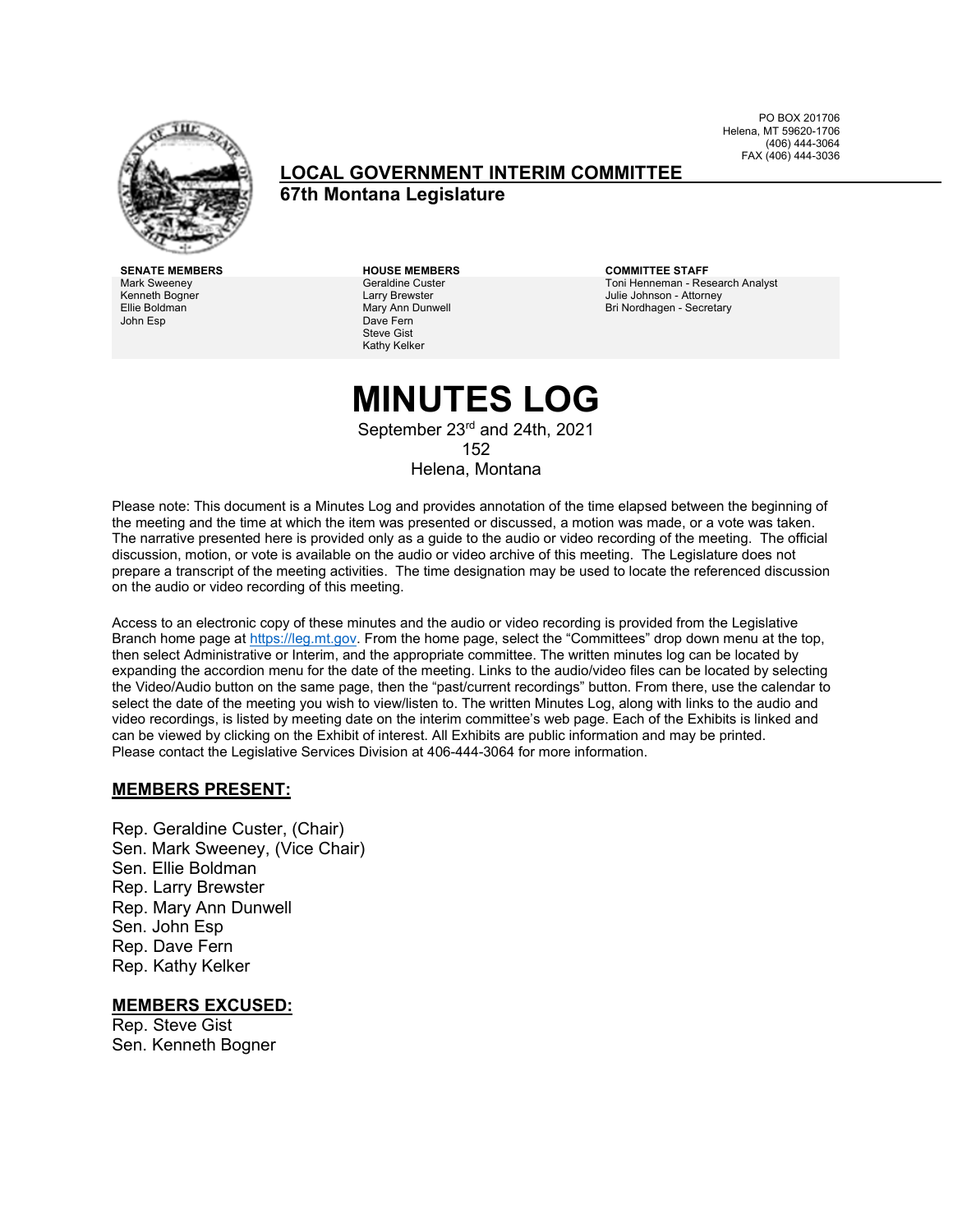#### **STAFF PRESENT:**

Toni Henneman, Research Analyst Julie Johnson, Attorney Bri Nordhagen, Secretary

#### **AGENDA [\(Attachment 1\)](https://leg.mt.gov/content/Committees/Interim/2021-2022/Local-Gov/21_Sept/LGIC_SeptAgenda.pdf)**

#### **VISITORS' LIST [\(Attachment 2\)](https://leg.mt.gov/content/Committees/Interim/2021-2022/Local-Gov/21_Sept/VisitorsList.pdf)**

#### **COMMITTEE ACTION**

- Adopted final work plan and work plan matrix
- Amended committee rules to include ballot initiative review process

## **Call to Order – Roll Call**

13:00:15 Chair Custer called the Local Government Interim Committee to order. The secretary took the roll.

## **Meeting Overview**<br>13:01:02 Toni

Toni Henneman, Research Analyst - Legislative Services Division (LSD), began her overview of the "Draft Work Plan for the 2021-2022 Interim", "Draft Work Plan Matrix", "Anatomy of a Study", and "Proposed Work Plan Timeline" handouts. **[\(Exhibit 1\)](https://leg.mt.gov/content/Committees/Interim/2021-2022/Local-Gov/21_Sept/LG_DraftWorkplan_21Revised.pdf) [\(Exhibit 2\)](https://leg.mt.gov/content/Committees/Interim/2021-2022/Local-Gov/21_Sept/LGICDraft_Matrix_AdoptedJuly.pdf) [\(Exhibit 3\)](https://leg.mt.gov/content/Committees/Interim/2021-2022/Local-Gov/21_Sept/StudyAnatomy.pdf)[\(Exhibit 4\)](https://leg.mt.gov/content/Committees/Interim/2021-2022/Local-Gov/21_Sept/LGR_Timeline_9.21.21.pdf)** 

#### **Ballot Initiative Requirement Memo**

13:06:56 Julie Johnson, Attorney – LSD, began her review of the "Interim Review of Ballot Issues" handout. **[\(Exhibit 5\)](https://leg.mt.gov/content/Committees/Interim/2021-2022/Local-Gov/21_Sept/Ballot-Issue-Review-by-Committees-Final.pdf)** 

## Questions from the committee<br>13:10:05 Rep. Dunwell as

- Rep. Dunwell asked Ms. Johnson if it would be possible to post notice on the website immediately as to ensure the public is notified.
- 13:11:09 Rep. Kelker asked Ms. Johnson if the committee had any guidance through the original bill, or conversations after, that details how initiatives are assigned to committee and what a committee is to look for when reviewing an initiative.

## **MARA Study Update**

Nick VanBrown, Legislative Fiscal Analyst, began his review of the MARA study update.

#### Questions from the committee

- 13:19:55 Rep. Kelker asked Mr. VanBrown if there would be a conversation at some point about landowners feeling exploited by the property tax.
- 13:22:14 Sen. Esp asked Mr. VanBrown if they were gathering data to see what it showed and not to prove one hypothesis or the other.
- 13:23:07 Rep. Fern asked Mr. VanBrown if he had a timeline.<br>13:24:44 Rep. Brewster asked Mr. VanBrown if they were look
- Rep. Brewster asked Mr. VanBrown if they were looking at alternative revenue sources as well that local governments use.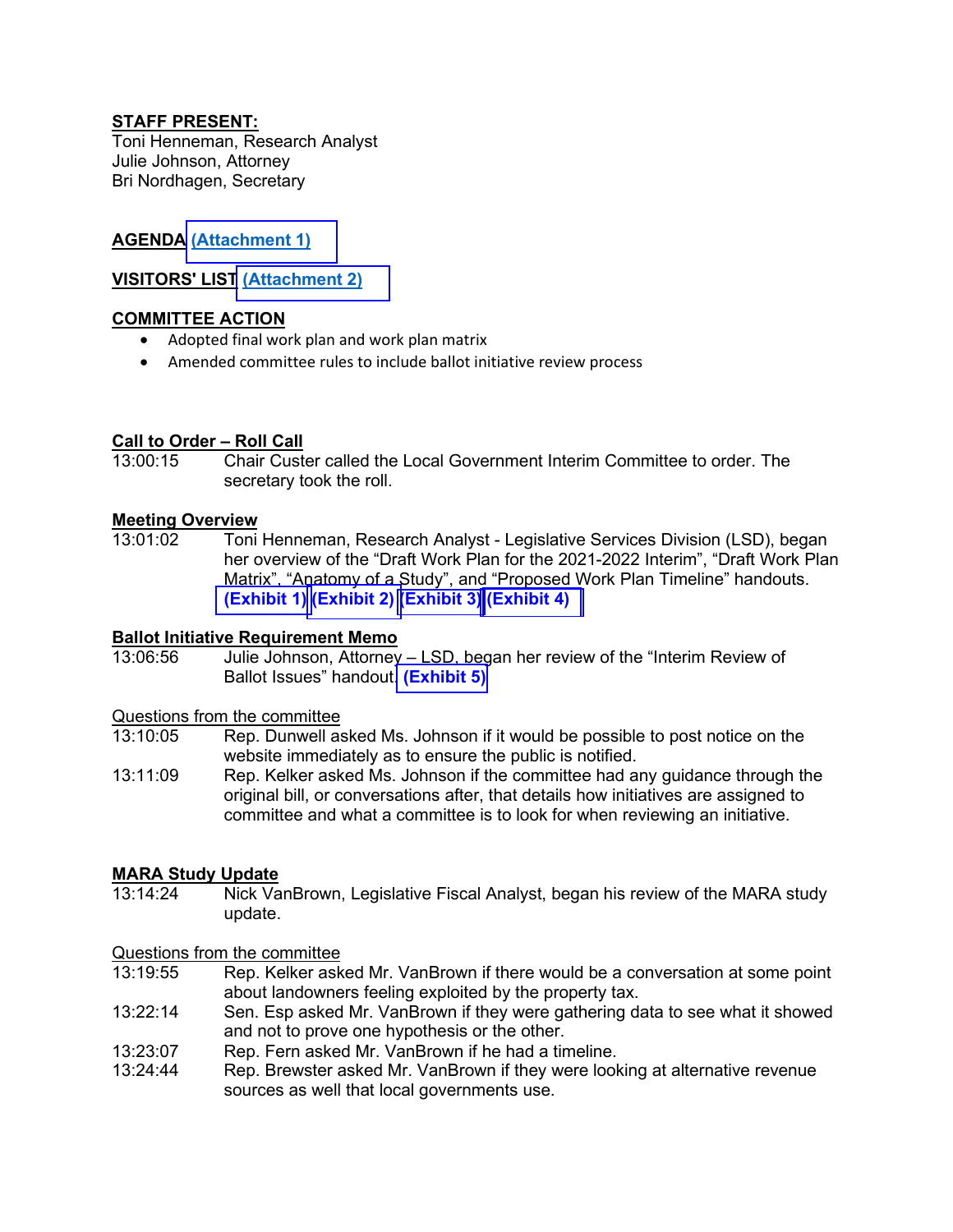## **Workforce/Affordable Housing Update**<br>13:27:40 Cheryl Cohen Executive D

Cheryl Cohen, Executive Director of the Montana Board of Housing, began her review of the "Local Government Interim Committee Affordable Housing Update" slideshow. **[\(Exhibit 6\)](https://leg.mt.gov/content/Committees/Interim/2021-2022/Local-Gov/21_Sept/MontanaHousingPresentation.pdf)** 

## Questions from the committee

Rep. Dunwell asked Ms. Cohen for further explanation regarding being over subsidized on the 9% competitive credits by 3 to 1.

# **Workforce/Affordable Housing Update (continued)**

Ms. Cohen continued the presentation.

## Questions from the committee

- Sen. Boldman asked Ms. Cohen if there was still funding available for case management and other related support services.
- 13:48:38 Rep. Dunwell asked Ms. Cohen about the housing supply for housing vouchers.<br>13:49:52 Rep. Kelker asked Ms. Cohen if there were standards for the kinds of
- Rep. Kelker asked Ms. Cohen if there were standards for the kinds of construction done for the homes involved with the housing credit program.
- 13:50:51 Sen. Bogner asked Ms. Cohen if she had any images of completed or proposed projects.
- 13:51:30 Sen. Boldman asked Ms. Cohen what the application process was for the Home ARPA program.
- 13:52:53 Rep. Fern asked Ms. Cohen how the un-leveraged private activity bonds would be used regarding affordable housing projects.

# **Workforce/Affordable Housing Update (continued)**

Ms. Cohen continued her presentation.

# Questions from the committee

- Sen. Boldman asked Ms. Cohen if any of the affordable housing programs are underutilized, and if there were funds left over, if she could share why.
- 13:59:42 Rep. Fern asked Ms. Cohen about the substantial amount of bonds for first time homeowners and how the program going and who it is reaching.

## Public Comment<br>14:01:55 At

- Abigail St. Lawrence, Montana Building Industry Association
- 14:08:53 Andrea Davis, Montana Housing Coalition

### Questions from the committee

Sen. Esp asked Ms. St. Lawrence if projects were being denied because of growth policies and not zoning issues etc.

## **BREAK**<br>14:14:57

Committee will reconvene at 2:30

#### **SJ 13 – Study of Prevailing Wage Laws**

- 14:30:14 14:36:17 Ms. Henneman began her overview of the "Prevailing Wage", and "Montana Prevailing Wage Districts and Dispatch Cities", handouts. **[\(Exhibit 7\)](https://leg.mt.gov/content/Committees/Interim/2021-2022/Local-Gov/21_Sept/PrevailingWageSummary.pdf) [\(Exhibit 8\)](https://leg.mt.gov/content/Committees/Interim/2021-2022/Local-Gov/21_Sept/PrevailingWageDistricts_DispatchCities.pdf)**
- Eric Strauss, DLI Employment Relations Division Administrator, began his overview of the "Prevailing Wage Rate Comparison – HEAVY CIVIL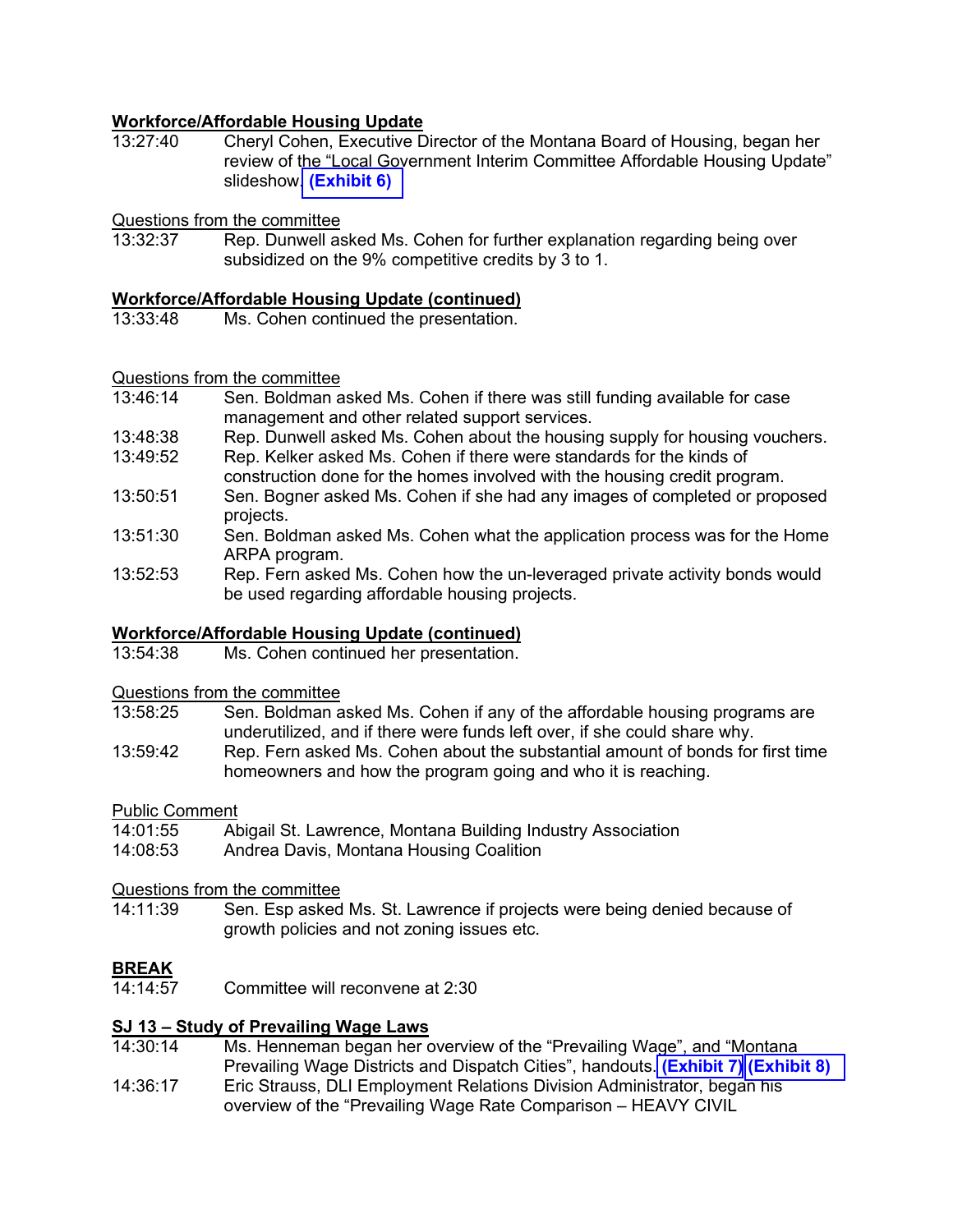CONTRUCTION", and "Building Construction Wage Rate Setting Flow Chart". **[\(Exhibit 9\)](https://leg.mt.gov/content/Committees/Interim/2021-2022/Local-Gov/21_Sept/PrevailingWageDistricts_DispatchCities.pdf) [\(Exhibit 10\)](https://leg.mt.gov/content/Committees/Interim/2021-2022/Local-Gov/21_Sept/DLI_RateSettingFlowChart.pdf)** 

Questions from the committee<br>14:44:01 Rep Kelker ask

- Rep. Kelker asked Mr. Strauss if there was an appeal process once an amount is reached.
- 14:44:56 Rep. Dunwell asked Mr. Strauss asked why the wages weren't going to be raised this year and if there was a way to make the reporting mandatory to be able to pay fair wages.
- 14:47:16 Sen. Esp asked Mr. Strauss if the handout regarding heavy civil construction was for a highway or building project.
- 14:48:07 Rep. Brewster asked Mr. Strauss if his division was involved in developing the districts and dispatch cities.

#### **SJ 13 – Study of Prevailing Wage Laws (continued)**

14:49:50 The committee heard discussion from the panel on Eastern MT Issues starting with Jason Strouf, Custer County Commissioner.

- Questions from the committee<br>15:05:39 Rep. Kelker ask Rep. Kelker asked if the two new dispatch cities were chosen because of their geographical location or because they have the trade individuals that are needed in order to work on the projects. Rep. Kelker asked if prior to adding Miles City and Sydney MT, was Jackson Contracting able to be used for contracts or did they have to go to someone from the Billings dispatch base. Rep. Kelker asked if extra money for that worker had to be figured from the base in Billings MT regardless of where the actual work site is located. 15:09:43 Rep. Dunwell asked how federal funds affect what they can pay workers. 15:11:47 Sen. Bogner asked that if the contract threshold amount of \$25,000 were to be raised, what that amount should be. 15:12:56 Rep. Kelker asked if they are using federal funds to do a project, do they have to follow the federal prevailing wage law. 15:16:19 Sen. Esp asked Chair Custer why the bill raising the \$25,000 minimum passed the Senate but died in the House Local Government Committee. Sen. Esp asked Ms. Henneman what the bill raised the threshold to that passed the Senate. Sen. Esp asked Mr. Hintz if he felt that raising the minimum from \$25,000 to \$80,000 would be a reasonable solution. 15:19:16 Rep. Fern asked if state or federal law applies to the State Prevailing Law Wages and the SRF Projects. 15:21:36 Rep. Kelker asked Mr. Hintz about Prevailing Wage Rates regarding specialized types of work, and asked if the city or county that has a project, can pick anyone they want to locally or are restricted to certain licensed or trained personnel. 15:28:22 Rep. Dunwell asked if "benefit" meant travel benefit.
- 
- 15:30:44 Rep. Brewster asked Mayor Jimison if he was still dancing.

#### Public comment

| 15:32:02 | Adam Haight, Laborers Local 18-1686                                      |
|----------|--------------------------------------------------------------------------|
| 15:35:26 | Tim Burton, Executive Director of the Montana League of Cities and Towns |
| 15:36:15 | Eric Bryson, Montana Association of Counties                             |

#### **Committee Work Session**